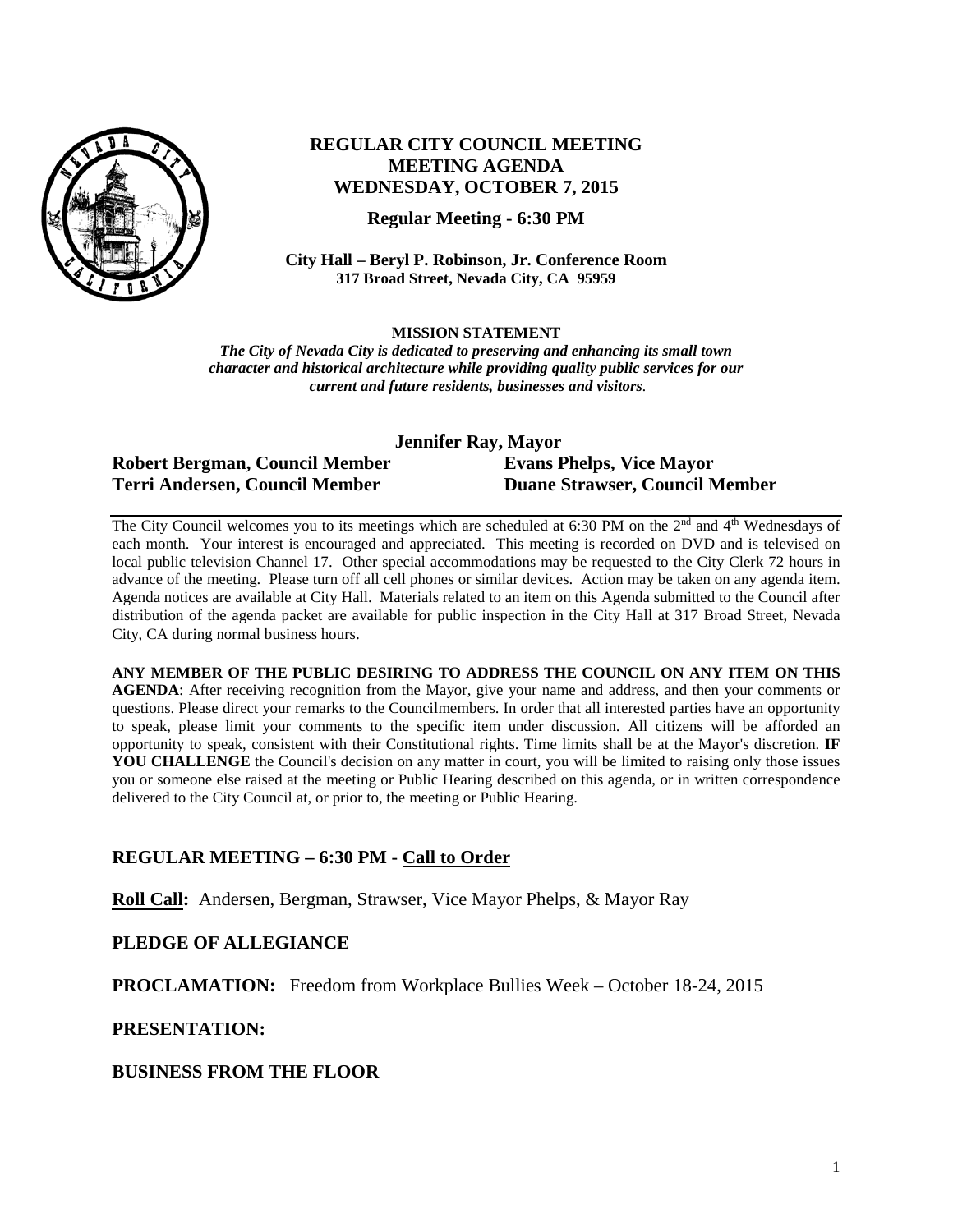# **1. PUBLIC COMMENT**

Under Government Code Section 54954.3, members of the public are entitled to address the City Council concerning any item within the Nevada City Council's subject matter jurisdiction. Comments on items NOT ON THE AGENDA are welcome at this time. Normally, public comments are limited to no more than three minutes each. **Except for certain specific exceptions, the City Council is prohibited from discussing or taking action on any item not appearing on the posted agenda.**

## **2. COUNCIL MEMBERS REQUESTED ITEMS AND COMMITTEE REPORTS:**

## **3. CONSENT ITEMS:**

All matters listed under the Consent Calendar are to be considered routine by the City Council and will be enacted by one motion in the form listed. There will be no separate discussion of these items unless, before the City Council votes on the motion to adopt, members of the Council, City staff or the public request specific items to be removed from the Consent Calendar for separate discussion and action.

- **A. Subject:** Professional Services Agreement: K9 Training **Recommendation:** Pass a Motion authorizing Mayor to sign a Professional Services Agreement for Police Canine Training with DTACK-9.
- **B. Subject:** Quarterly Status Report on 12-Month Strategic Objectives **Recommendation:** Receive and file.
- **C. Subject:** Amendment No. 2 to Temporary Engineering and Contract Administration Services Contract with Bryan McAlister, P.E./LS of Sierra Land Solutions, Inc. **Recommendation:** Pass a Motion approving Amendment No. 2 in an amount of \$30,000 with Bryan McAlister, P.E./LS of Sierra Land Solutions, Inc. for a total contract amount not to exceed \$45,000 to provide temporary engineering and contract administration services and authorize the Mayor to sign.
- **D. Subject:** Award of East Broad Street Reconstruction **Recommendation:** Pass Resolution 2015-XX to Awarded a contract to Central Valley Engineering & Asphalt, Inc., Roseville, CA in the amount of \$437,970 plus \$60,000 contingencies for Street Improvements and Authorize Mayor to Sign.
- **E. Subject:** Accounts Payable Activity Reports July 2015 and August 2015 **Recommendation:** Receive and File

#### **4. APPROVAL OF ACTION MINUTES:**

**A.** City Council Meeting – September 23, 2015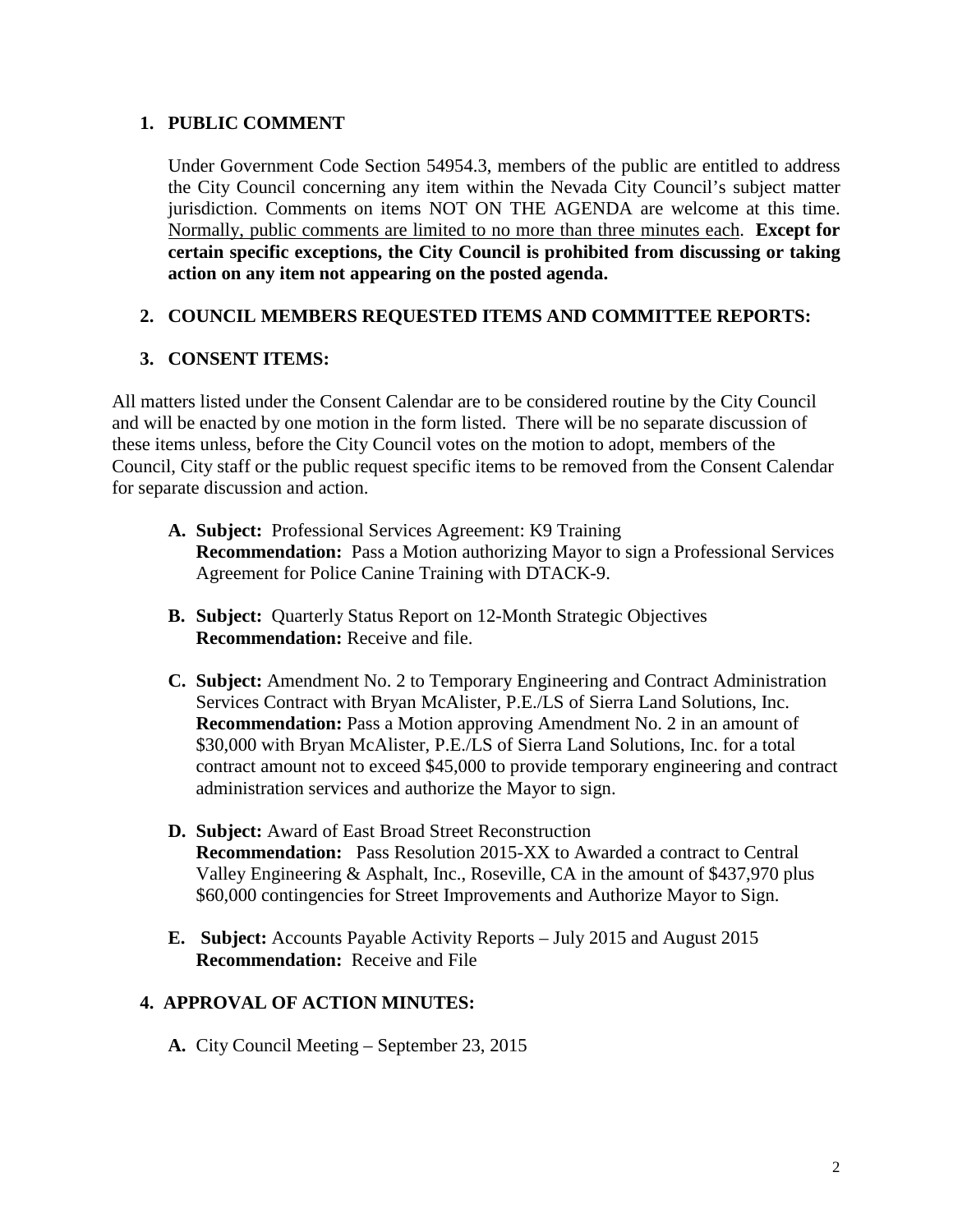# **5. DEPARTMENT REQUESTED ACTION ITEMS AND UPDATE REPORTS:**

# **6. PUBLIC HEARINGS:**

# **7. OLD BUSINESS:**

# **8. NEW BUSINESS:**

**A. Subject:** An Ordinance of the City of Nevada City adding Chapter 15.06 to Title 15 of the Nevada City Municipal Code Relating to Expedited and Streamlined Permitting Procedures for Small Residential Rooftop Solar Energy Systems (First) Reading)

**Recommendation:** Redo first reading of amended Ordinance and approve.

**B. Subject:** An Ordinance of the City of Nevada City Repealing and Reenacting Chapter 5.04 to Title 5 of the Nevada City Municipal Code Relating to Business Licenses Subject to Voter Approval (First Reading) **Recommendation:** Pass an Ordinance modifying Chapter 5.04 of the Nevada City Municipal Code relating to Business Licenses effective upon voter approval

# **9. CORRESPONDENCE:**

# **10. ANNOUNCEMENTS:**

# **11. CITY MANAGER'S REPORT:**

# **12. CLOSED SESSION**

A. Pursuant to Government Code section 54957, a closed session will be held concerning public employee performance evaluation for the position of City Manager.

# **13. ADJOURNMENT**

#### **Certification of Posting of Agenda**

I, Corey Shaver, Deputy City Clerk for the City of Nevada City, declare that the foregoing agenda for the October 7, 2015 Regular Meeting of the Nevada City City Council was posted October 2, 2015 at the office of the City of Nevada City (City Hall). The agenda is also posted on the City's website [www.nevadacityca.gov.](http://www.nevadacityca.gov/)

Signed this October 2, 2015 at Nevada City, California

\_\_\_\_\_\_\_\_\_\_\_\_\_\_\_\_\_\_\_\_\_\_\_\_\_\_\_\_\_\_\_\_\_\_, Corey Shaver, Deputy City Clerk